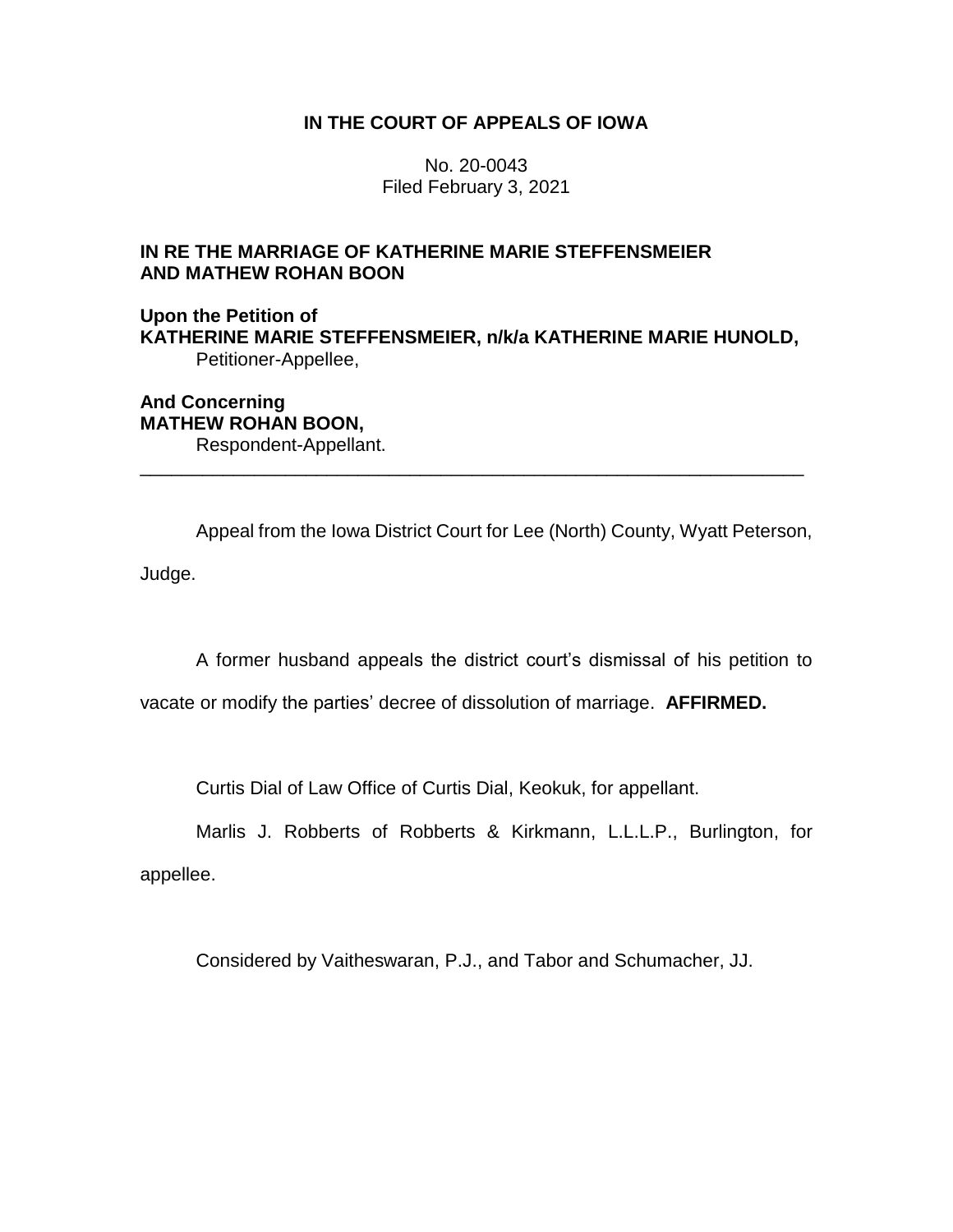#### **SCHUMACHER, Judge.**

Mathew Boon appeals the district court's dismissal of his petition to vacate or modify a decree of dissolution of marriage. We affirm the dismissal as the previously imposed discovery sanction prevents Boon from presenting any evidence in support of his petition that was subject to propounded discovery.

## **I. Facts & Proceedings**

 $\overline{a}$ 

Katherine Steffensmeier, now known as Katherine Hunold, and Boon were married in July 2014. In June 2017, Hunold filed a petition for dissolution of marriage. The parties reached an agreement that resolved all pending issues. The parties filed a stipulation on March 29, 2018, and the court entered a decree incorporating the stipulation the next day.

Nearly one year after the entry of the decree, on March 29, 2019, Boon filed a petition to vacate or modify the decree of dissolution of marriage. In his petition, Boon alleged the decree "was obtained through fraud" because Hunold "failed to disclose necessary financial information when filing her affidavit of financial status as well as when responding to discovery requests."

Hunold filed an answer to Boon's petition, denying all the claims set forth in Boon's petition and requested discovery of Boon. <sup>1</sup> Boon failed to respond to

 $1$  The interrogatories sought discovery related to Boon's claim. Of particular note, one of Hunold's interrogatories asked:

What in full specific detail is each [sic] every fact or allegation that supports [Boon]'s claim that the decree should be vacated, and for each such fact or allegation, what witnesses will be testifying as to that allegation, what other persons have knowledge of that allegation, what documents support each allegation, and what was the date any such allegations occurred?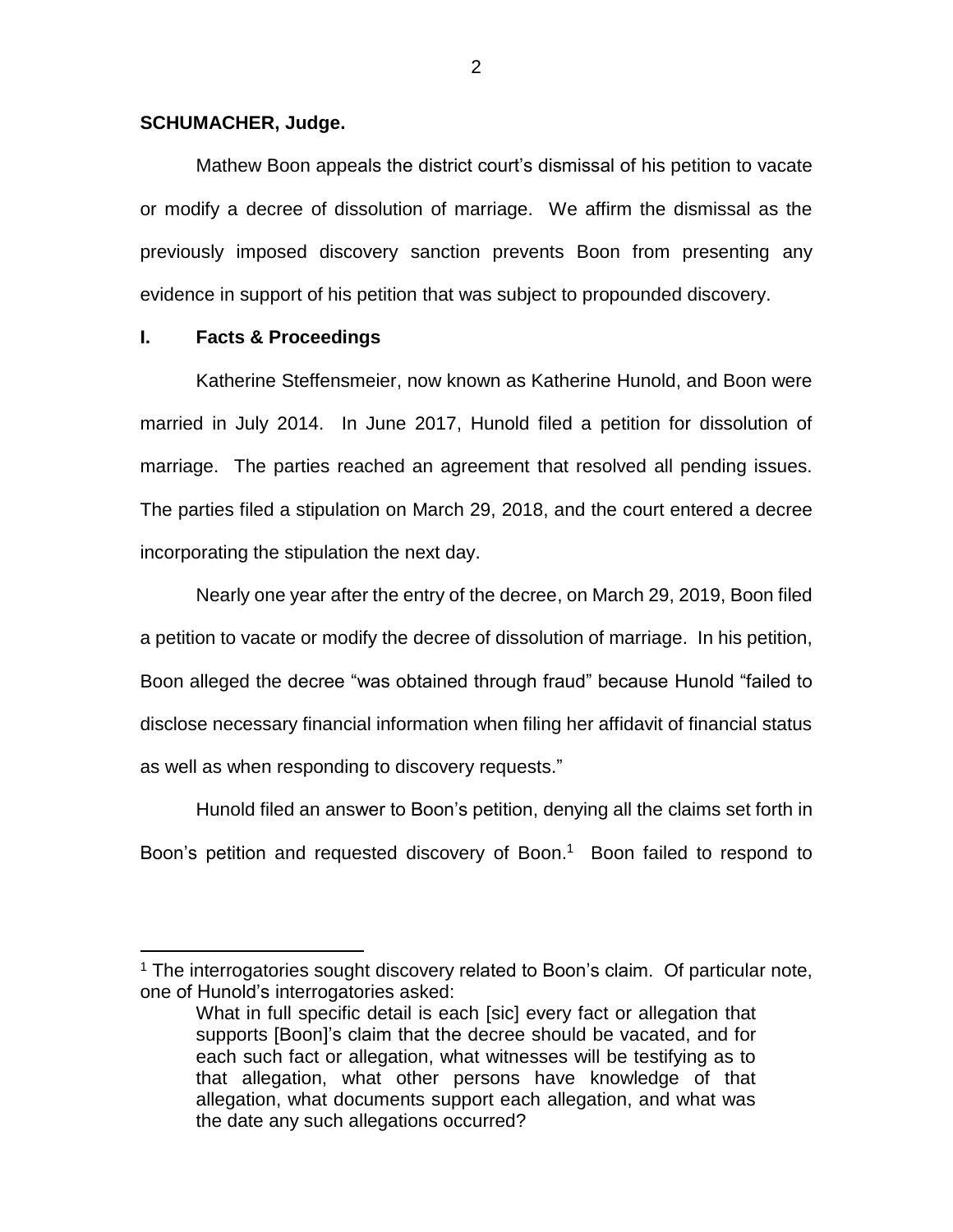Hunold's discovery requests, and Hunold filed a motion to compel discovery.<sup>2</sup> The court granted the motion. However, Boon failed to comply within the prescribed time, and Hunold moved for sanctions. In her motion for sanctions, Hunold also asked the court to dismiss Boon's petition to vacate, "as [Boon] can't even produce evidence to support his claim."

A hearing on the motion for sanctions was held. At the hearing, Boon testified regarding his efforts to comply with Hunold's discovery request. He stated immediately before the hearing he attempted to electronically submit documents related to some of the interrogatories. $3$  Boon was asked why he had not answered all of the interrogatories, and he responded that it was "due to an IRS filing." On cross-examination, Boon admitted that he had not delivered any discovery responses to Hunold's counsel as required in the court's order compelling discovery.

The court granted Hunold's motion for sanctions. The court found that Boon "admitted to receiving the discovery requests" but "did not provide any other reasons for his failure to timely provide the responses to the discovery requests that he was compelled to provide." In determining the appropriate sanction, the court noted that Hunold "requested the court dismiss [Boon]'s action as a sanction" but concluded the appropriate sanction should be "to prohibit [Boon] from

 $\overline{a}$ 

<sup>&</sup>lt;sup>2</sup> In the initial dissolution action, a motion to compel and a motion for sanctions was filed due to Boon's failure to respond to discovery.

<sup>&</sup>lt;sup>3</sup> Boon attempted to file three documents as exhibits for the hearing with the clerk of court, which were rejected. The documents appear to be Hunold's financial affidavit from the dissolution, the original set of interrogatories sent as part of the dissolution without answers, and a response to a request for production from the original dissolution sent by Hunold's counsel.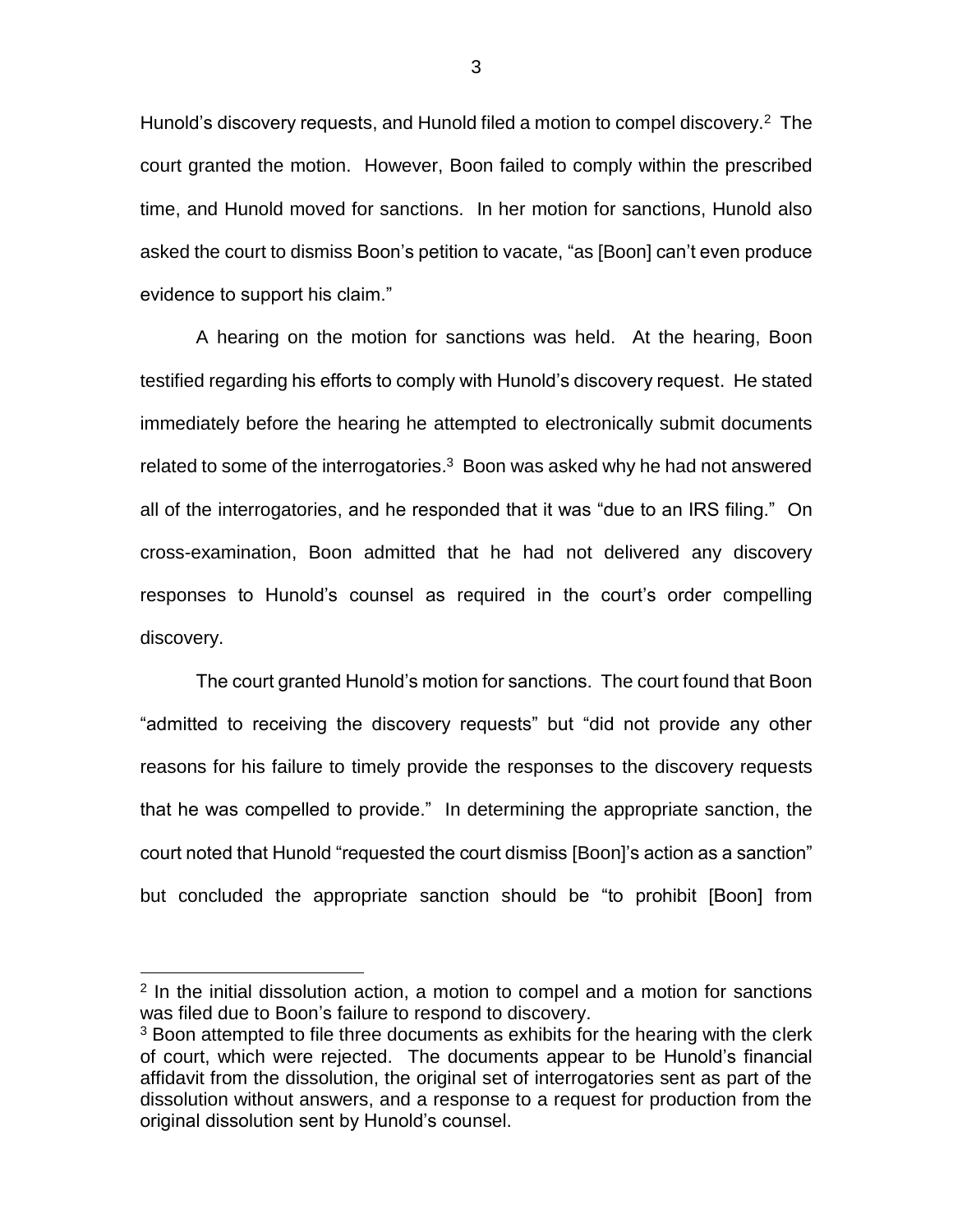presenting any evidence or testimony or calling any witnesses as part of his case that should have been included in the responses to the interrogatories and request

for production documents."

The order imposing sanctions further ordered,

If [Hunold] reasonably believes that no evidence or testimony could be produced at trial in support of [Boon]'s claims, [Hunold] may renew her motion to dismiss by filing such motion. [Boon] would then be required to respond by outlining what evidence could be presented to support his claims after the court's sanction is imposed.

Subsequent to the hearing and discovery sanctions order, Hunold filed a motion to

dismiss. In the motion, Hunold asserted, "As [Boon] is prohibited by the motion for

sanctions to introduce evidence regarding these matters, there is no evidence or

witnesses that can be offered at trial to support his claim to vacate or modify, and

no point in having a trial."<sup>4</sup>

 $\overline{a}$ 

Boon filed a resistance to the motion to dismiss, stating in pertinent part:

Although most of the motion of [Hunold] dealt with [Boon]'s failure to complete discovery the court has already ruled on the motion for sanctions.

. . . . At this time [Hunold] is somehow attempting to speculate as to what evidence will be presented even though trial has not begun. If [Hunold] believes that [Boon] cannot present sufficient evidence to prove his case, then the appropriate remedy is to file a motion for summary judgement. However, this has not been filed.

At this time [Boon] intends to proceed to trial and present evidence which is admissible.

<sup>&</sup>lt;sup>4</sup> Hunold also attached to her motion the notice of discovery request, request for production of documents, and interrogatories related to Boon's petition to modify or vacate the dissolution.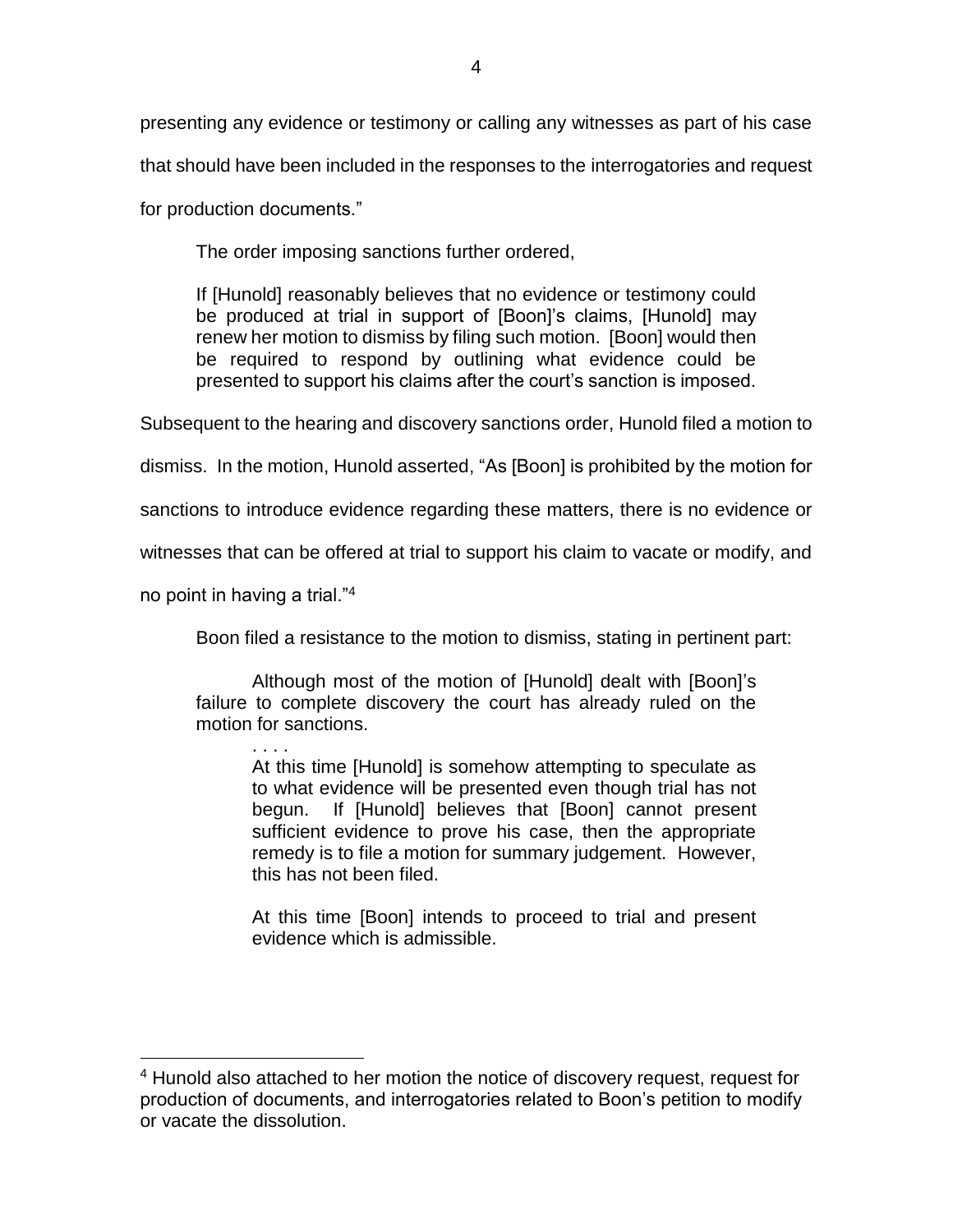Without hearing, the trial court treated the motion to dismiss as a motion for

summary judgment and granted Hunold's motion, entering an order to dismiss. In

ruling, the trial court stated:

. . . .

[Hunold]'s motion to dismiss is before the court, as is [Boon]'s resistance thereto. The court views [Hunold]'s motion as a motion for summary judgment.

[Boon]'s resistance does not state disputed facts as relates to [Hunold]'s motion or what could be submitted in light of the order for sanctions. Summary judgment is appropriate.

[Hunold]'s motion is granted. [Boon]'s petition for modification is dismissed.

Boon appeals the district court's decision. Boon argues the district court

improperly treated Hunold's motion to dismiss as a motion for summary judgment

and asks the matter be remanded to the district court for hearing on the petition.<sup>5</sup>

## **II. Discussion**

# **A. Standard of Review**

As dissolution proceedings are heard in equity, our review is typically de novo. *In re Marriage of Larsen*, 912 N.W.2d 444, 448 (Iowa 2018). However, the subject of this appeal is a ruling on what was filed as a motion to dismiss a petition to vacate; therefore, our review is for correction of errors at law. Iowa R. App. P. 6.907; *U.S. Bank v. Barbour*, 770 N.W.2d 350, 253 (Iowa 2009) ("A ruling on a motion to dismiss is reviewed for correction of errors at law."); *In re Marriage of* 

 $\overline{a}$ 

<sup>5</sup> Specifically, Boon argues:

What was filed by [Hunold] was a motion to dismiss. Without any agreement of the parties nor any notice to the parties that the court was going to consider this motion as a motion for summary judgment the court then treated the motion as a motion for summary judgment. The first time that [Boon] knew that the motion to dismiss was being treated as a motion for summary judgment was when the court entered the ruling granting the motion to dismiss.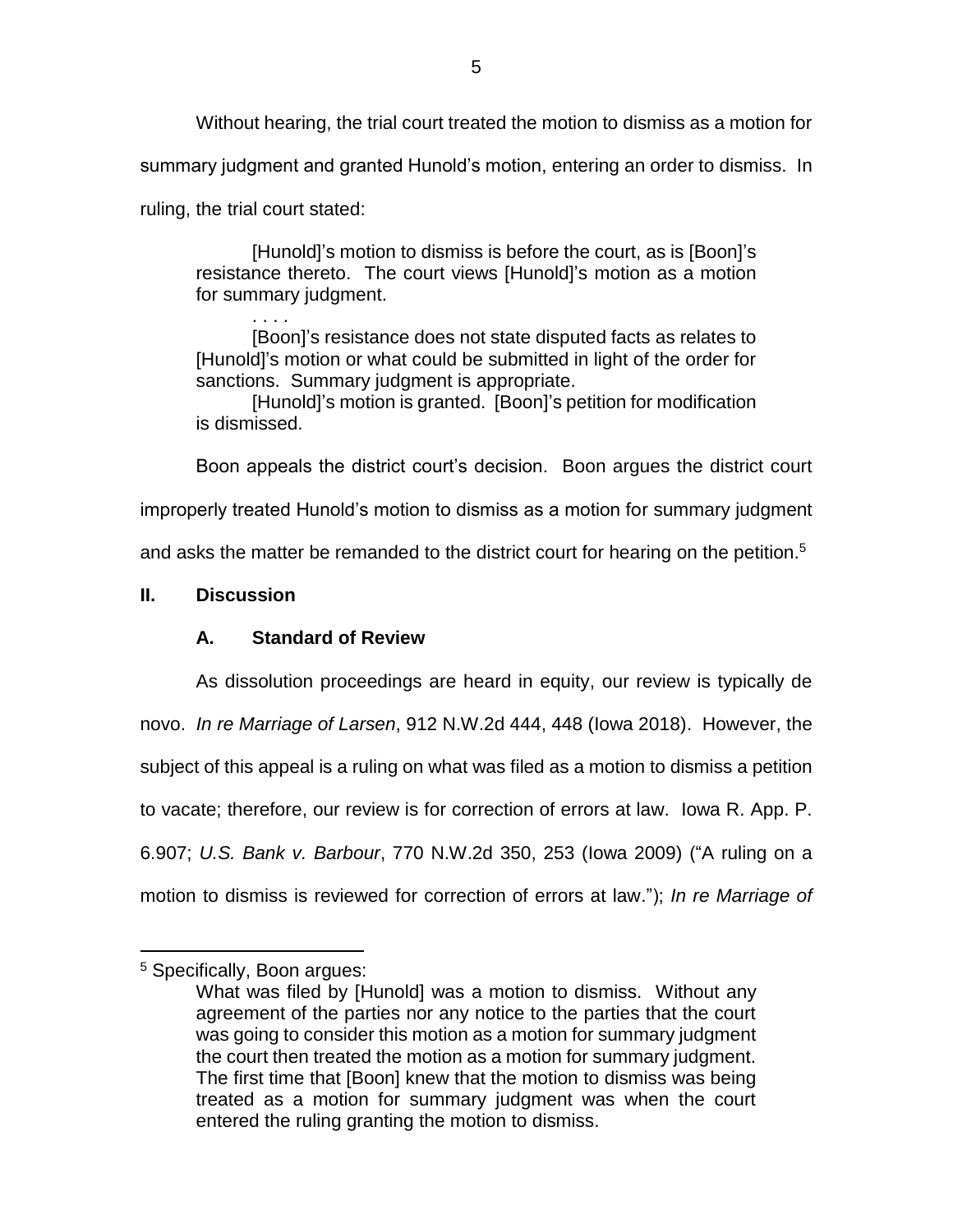*Marsh*, No. 12-1572, 2013 WL 1751372, at \*2 (Iowa Ct. App. Apr. 24, 2013) ("A proceeding to vacate a judgment under [Iowa Rule of Civil Procedure] 1.1012 is an action at law. Therefore, our review is not de novo.") (citations omitted)).

#### **B. Sanctions Hearing and Order Imposing Sanctions**

In the court's order imposing sanctions, the court contemplated a forthcoming "motion to dismiss," which would become the subject of this appeal. However, the trial court's order and directive to the parties appears to mischaracterize the requirements and standards applied to a typical motion to dismiss.

In her motion for sanctions, Hunold asked the court to "impose appropriate sanctions pursuant to Rule 1.517, and other applicable law, including but not limited to . . . entering an order dismissing the application of [Boon]." After a hearing, the court imposed sanctions prohibiting Boon from presenting evidence subject to Hunold's discovery request. In its order, the court noted, "[Hunold] requested the court dismiss [Boon]'s action as a sanction. The court finds the above sanction to be appropriate instead." We note dismissal, as a sanction for a discovery violation is an available, and in limited situations, appropriate sanction for discovery violations. Iowa R. Civ. P. 1.517(2)(b)(3). However, "before the district court may dismiss an action for failure to comply with a discovery order there must be a finding that the failure to comply was a result of willfulness, fault, or bad faith." *Marovec v. PMX Indus.*, 693 N.W.2d 779, 786 (Iowa 2005).

The trial court did not find Boon acted in bad faith and the court specifically declined to impose dismissal as a discovery violation sanction. Consequently, the court advised Hunold that if she "reasonably believes that no evidence or testimony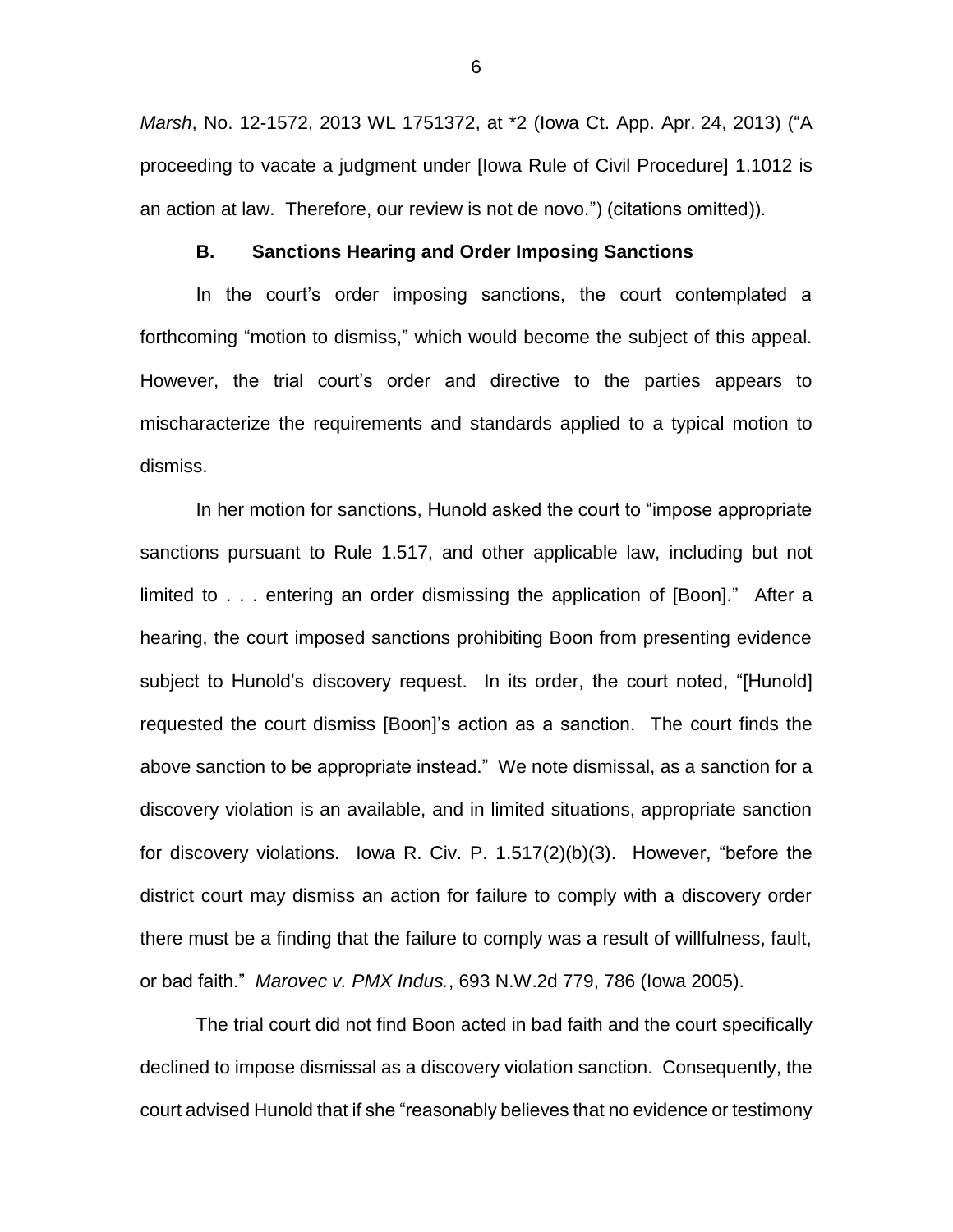could be produced at trial in support of [Boon]'s claims," she "may renew her motion to dismiss by filing such motion," seemingly contemplating a separate motion to dismiss outside of the resolved discovery matters. The court went on to instruct Boon he "would then be required to respond by outlining what evidence could be presented to support his claims after the court's sanction is imposed."

Under a motion to dismiss, dismissal is warranted because petitioner's pleading, on its face, is insufficient. Iowa R. Civ. P. 1.421(1); *Reiff v. Evans*, 630 N.W.2d 278, 284 (Iowa 2001) ("At issue is petitioner's right of access to the district court, not the merits of his allegations." (citation omitted)). "In considering a motion to dismiss, the court considers all well-pleaded facts to be true." *Hawkeye Foodservice Distrib., Inc. v. Iowa Educators Corp.*, 812 N.W.2d 600, 609 (Iowa 2012) (quoting *U.S. Bank*, 770 N.W.2d at 353–54). A motion to dismiss "admits . . . [the] well-pleaded facts in the petition for the purpose of testing their legal sufficiency." *Id*. at 608–09. The court's directive to Boon that he "would then be required to respond by outlining what evidence could be presented to support his claims after the court's sanction is imposed" would be atypical of a motion to dismiss as "[t]he court cannot rely on evidence to support a motion to dismiss, nor can it rely on facts not alleged in the petition." *Id*. at 609 (citations omitted).

The court's description is fairly applicable to that of a motion for summary judgment. A motion for summary judgment seeks dismissal because there is "no genuine issue as to any material fact and that the moving party is entitled to a judgment as a matter of law." Iowa R. Civ. P. 1.981(3). The opposing party then must set forth specific facts showing the existence of a genuine issue for trial. Iowa R. Civ. P. 1.981(5). In ruling on a motion for summary judgment, the trial court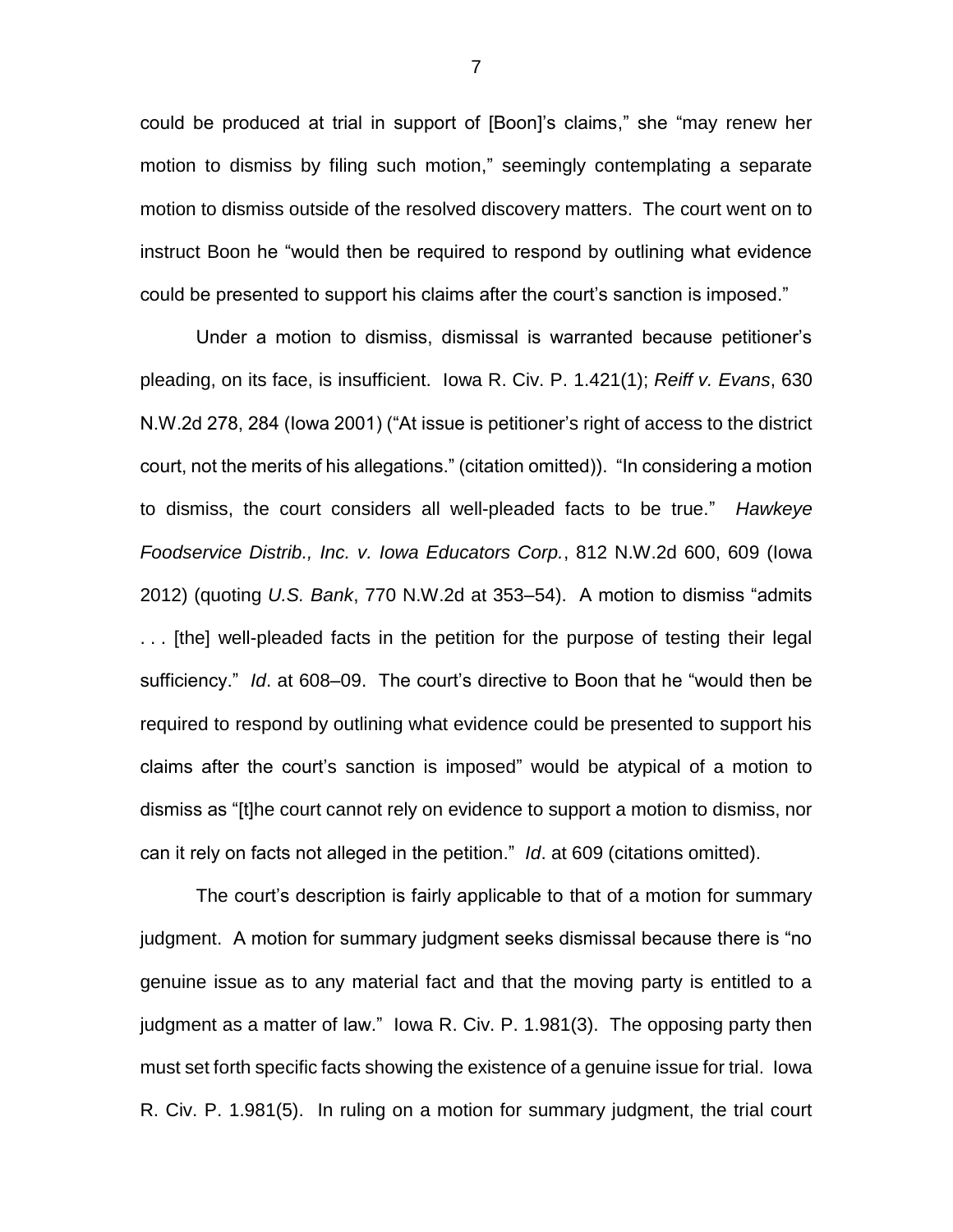considers a broader scope of facts than that of a motion to dismiss and engages in an evaluation of the evidence to determine whether trial is necessary. *See Estate of Harris v. Papa John's Pizza*, 679 N.W.2d 673, 677 (Iowa 2004).

# **C. Treatment of Motion to Dismiss as Motion for Summary Judgment**

It appears from the record the district court recognized a motion to dismiss may not have been the proper means for addressing the arguments advanced by the parties, and sua sponte treated the motion as one for summary judgment, disposing of the case accordingly. The question becomes whether this was reversible error, the answer to which rests on whether Iowa's Rules of Civil Procedure permit a trial court to convert a motion to dismiss to one for summary judgment and, if so, under what circumstances and procedures.

We first note that the Iowa Rules of Civil Procedure are based on the federal rules. *See* Iowa R. Civ. P. 1.421 official comment, motion to dismiss (explaining Iowa Rule 1.241 is derived from Federal Rule 12(b)). The federal rule permits a court to consider matters outside the pleadings on a motion to dismiss for failure to state a claim, treating the motion as one for summary judgment. *See* Fed. R. Civ. P. 12(d). In Iowa, however, "a motion to dismiss must be based upon matters alleged in the pleading assailed; facts not so appearing, except those of which judicial notice may be taken, must be ignored." *See* Iowa R. Civ. P. 1.421 official comment, matters outside pleadings.

Despite this, there are limited situations in which reviewing courts have found it acceptable to treat a motion to dismiss as one for summary judgment. *See Troester v. Sisters of Mercy Health Corp.*, 328 N.W.2d 308, 311 (Iowa 1982).

8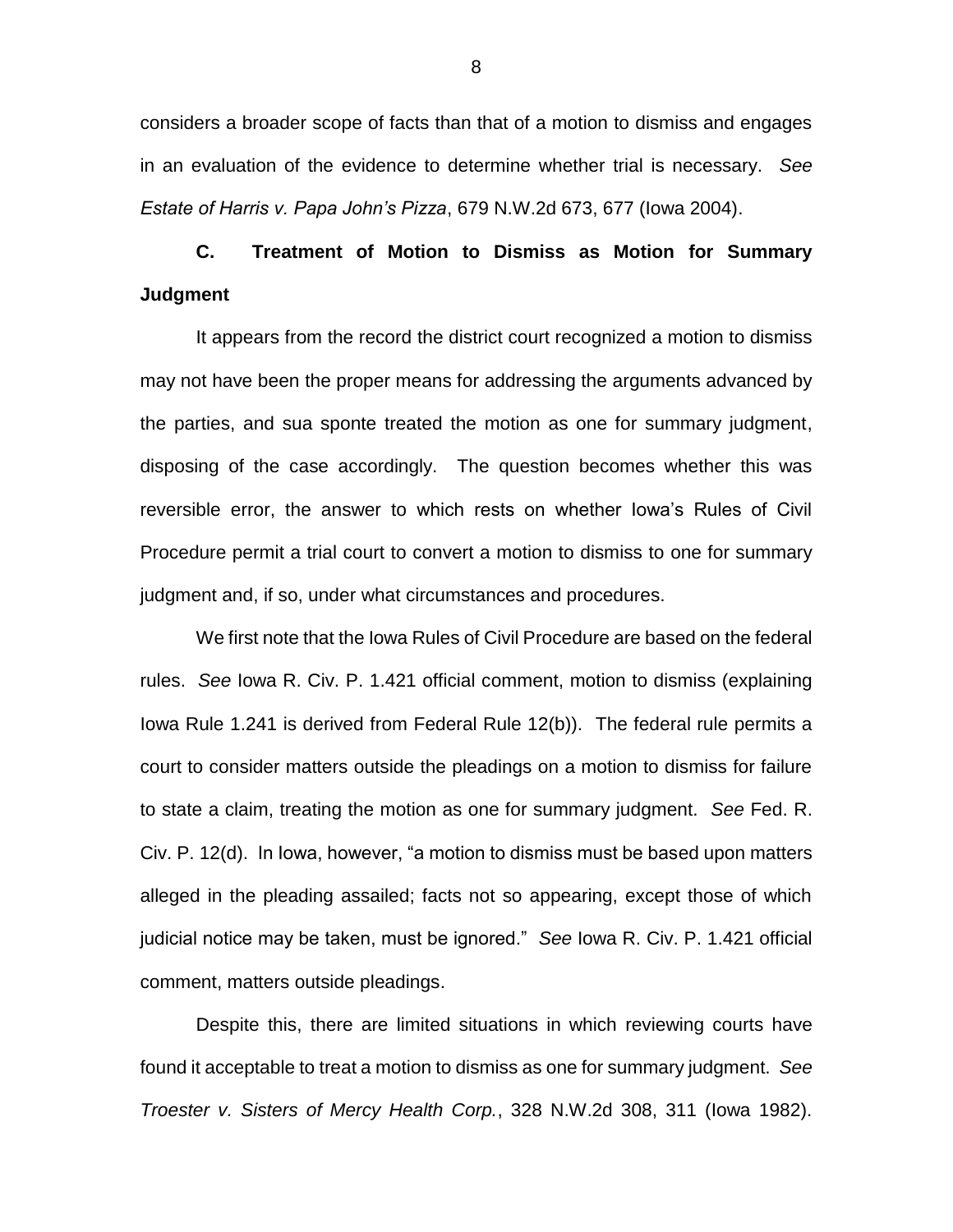Generally, where the district court has ruled on a motion to dismiss in which facts outside the pleadings are relied upon, reviewing courts have not found error where: (1) those facts implicate a question of the parties' or court's authority to proceed and (2) where the parties are given notice of the court's intention and agree to the conversion. Boon argues the present case falls outside these recognized exceptions and seeks reversal.

Reviewing courts have not found error where, after providing notice to the parties of the court's intention and their agreement, the lower court treated a motion to dismiss as one for summary judgment. In *George v. D.W. Zinser Co.*, our supreme court found it permissible to review a district court's ruling treating a motion to dismiss as one for summary judgment. 762 N.W.2d 865, 867 (Iowa 2009). However, the court noted, "[a]s the motion to dismiss in this case relied on matters outside the pleadings *and both parties and the court* treated it as a motion for summary judgment, we will do so as well." *Id.* (emphasis added). Similarly, in *In re Estate of Bacon*, this court did not find an abuse of discretion where after the parties agreed to convert a motion to dismiss to one for summary judgment, the district court afforded an opportunity to the parties to submit briefs or memoranda in support of the converted motion. No. 16-1270, 2017 WL 1088112 at \*4–5 (Iowa Ct. App. Mar. 22, 2017).

While the above case law identifies a few narrow situations where reviewing courts have not found error, less clear are the boundaries outside of these exceptions that constitute reversible error. Boon argues reversal is warranted because he was not afforded notice of the court's intention to treat what was filed as a motion to dismiss as one for summary judgment, denying him a fair

9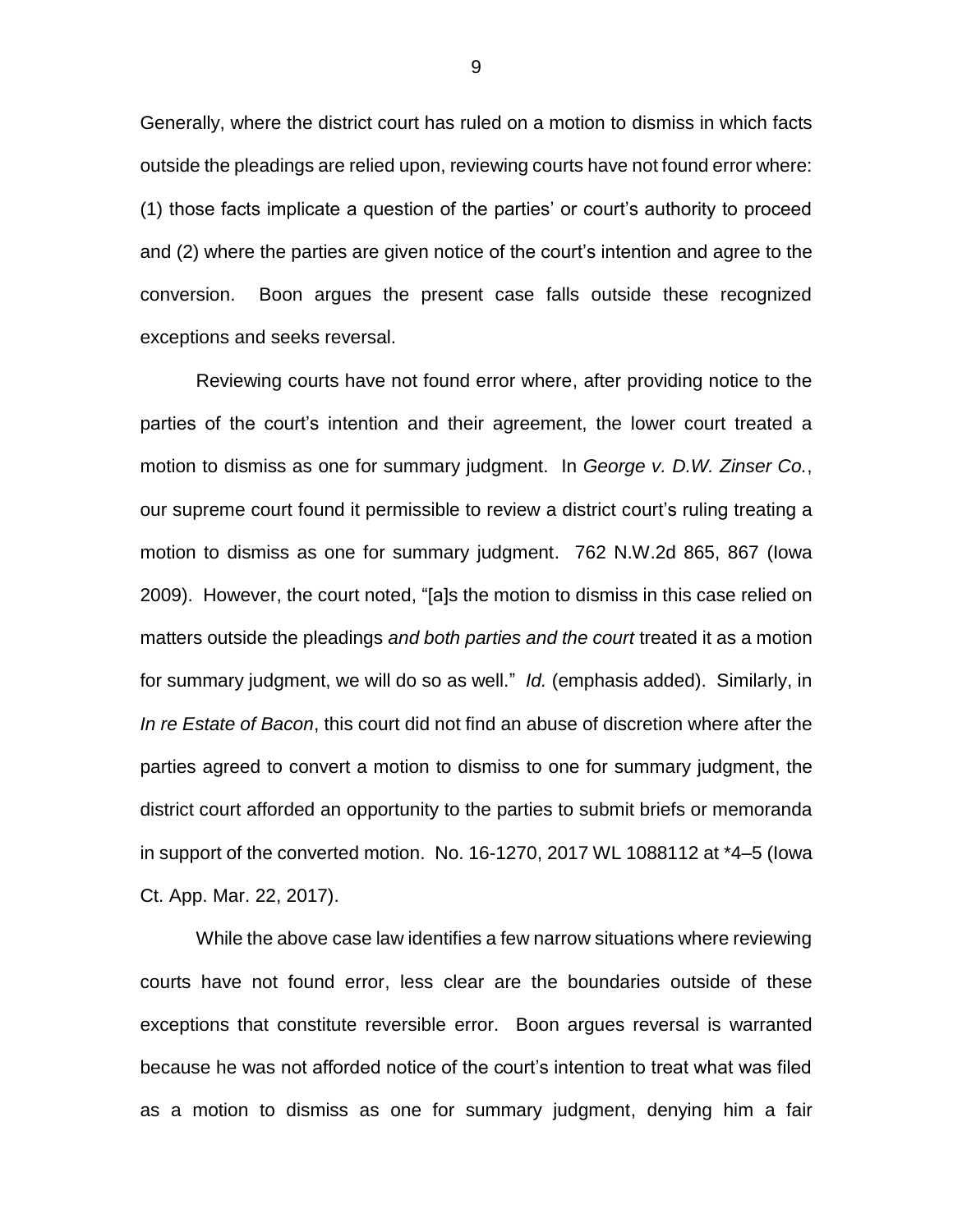opportunity to respond when the court dismissed his petition by granting the motion because he failed to submit any disputed facts.

Case law lends some support to Boon's position as to the determinative nature of notice. In *Warford v. Des Moines Metropolitan Transit Authority*, the district court erroneously relied on matters outside the pleadings when ruling on a motion to dismiss. 381 N.W.2d 622, 623 (Iowa 1986). The ruling was appealed on procedural grounds, and the appellant urged our supreme court to simply review the lower ruling as one for summary judgment in an effort to conserve judicial resources. *Id.* at 623–24. However, the court refused, noting the parties below had not received notice that the district court intended to rely on facts outside the pleadings until they received the court's ruling. *Id.* at 624. Ultimately, the court limited their review to facts found in the pleadings and reversed and remanded the case. *Id.* at 625.

Further, in *Hernandez v. State*, applicant Hernandez applied for postconviction relief, arguing his trial counsel was ineffective. No. 02-1916, 2004 WL 573731, at \*1 (Iowa Ct. App. Mar. 24, 2004). The State responded by filing a motion to dismiss, arguing that Hernandez's application failed to state a claim while also addressing the merits of his ineffective-assistance-of-counsel claim. *Id.* Hernandez filed a resistance to the State's motion, and the district court set the motion for hearing, referring to it as a "motion to dismiss defendant's application for postconviction relief." *Id.* After an unreported hearing, the district court issued a "ruling on respondent's motion for summary judgment." *Id.* The ruling addressed the merits of Hernandez's ineffective-assistance-of-counsel claim and granted summary judgment, dismissing Hernandez's application. *Id.* Hernandez appealed

10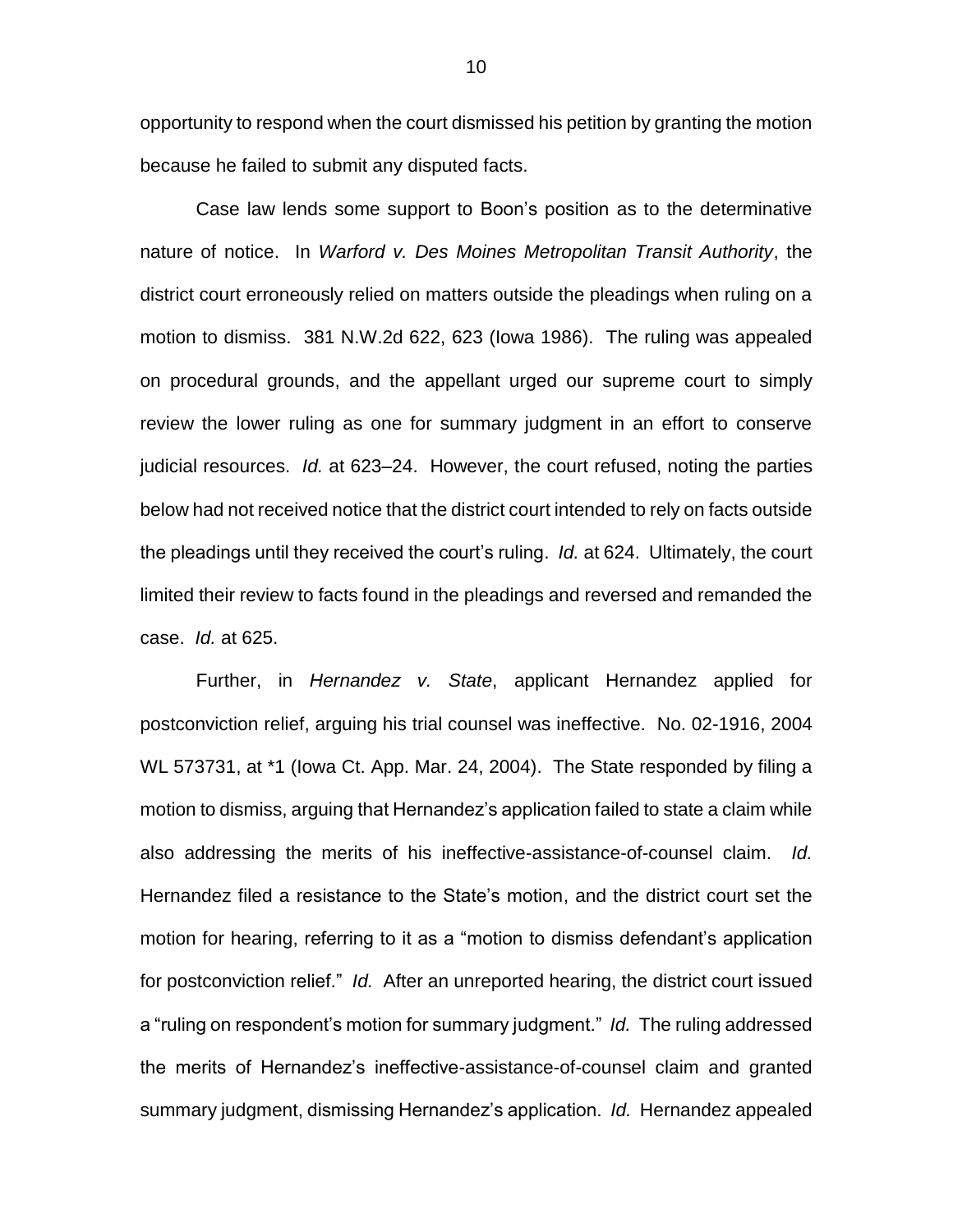the district court's ruling arguing, "the district court erred in considering the State's motion to dismiss as a motion for summary judgment without giving him notice of its intention or an opportunity to respond." *Id.*

We found "there is merit to Hernandez's argument that he was not fairly apprised of the district court's intention to summarily dispose of the claims in his application." *Id.* at \*2. Specifically, we noted,

The State filed a motion to dismiss, not a motion for summary judgment, and the order setting hearing refers to a "Motion to Dismiss Defendant's Application for Postconviction Relief." Moreover, the record provides no indication that the parties agreed to treat the State's motion to dismiss as a motion for summary judgment.

*Id.* We concluded that the district court should not have summarily dismissed Hernandez's application and reversed the district court's grant of summary judgment, remanding the case for further proceedings.<sup>6</sup> Id. at \*3.

The instant case draws some stark distinctions from the above-cited cases. Due to the broad sanctions imposed, Boon has been stripped of the possibility of a successful argument in a resistance to a motion for summary judgment. Within the context of this case, and in light of the discovery sanction imposed on Boon, the distinctions between the motions are not determinative. This naturally implicates questions of judicial economy and whether reversal is necessary when the outcome of the matter will be unchanged. In an effort to conserve judicial resources, our supreme court has reviewed a lower court's ruling on a motion to dismiss that relied on matters outside the pleadings as one for summary judgment.

 $\overline{a}$ 

<sup>&</sup>lt;sup>6</sup> In her brief, Hunold argues *Hernandez* is distinguishable from this case because Hernandez's claim occurred within criminal postconviction relief proceedings. Postconviction-relief proceedings are civil matters and the rules of civil procedure generally apply.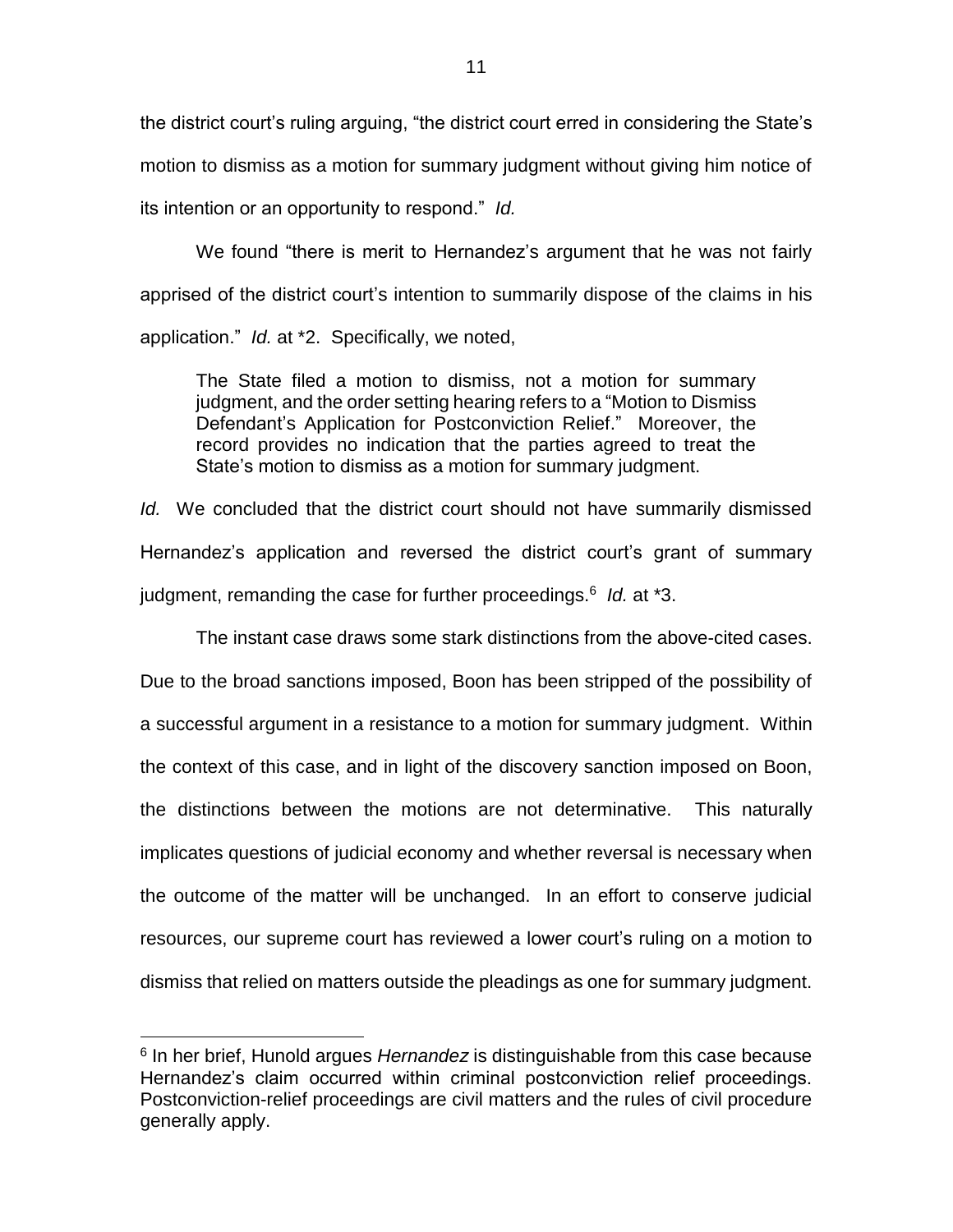*See Stotts v. Eveleth*, 688 N.W.2d 803, 811–12 (Iowa 2004) (finding it procedurally incorrect for lower court to determine issue of duty in ruling on motion to dismiss but reviewing decision as one for summary judgment, stating "that would leave us no choice but to reverse and remand to allow these defendants to file a motion for summary judgment"). Unlike the applicant in *Hernandez,* Boon is foreclosed from the offer of evidence by a previous ruling on a motion for sanctions.

To conserve judicial resources, we find it prudent to apply the rationale of *Stotts* as sufficiently analogous to this case to be instructive. Due to the previous ruling preventing Boon "from presenting any evidence or testimony or calling any witnesses as part of his case that should have been included in the responses to the Interrogatories and request for production documents," and having reviewed the extent of the request for production and interrogatories requesting all witnesses and supporting documents that support his claim, the outcome of remanding for Hunold to file a motion for summary judgment rather than a motion to dismiss would not produce a different result.<sup>7</sup> Accordingly, we affirm the dismissal of Boon's petition to vacate.

#### **III. Appellate Attorney Fees**

 $\overline{a}$ 

Hunold requests that this court award her appellate attorney fees. "An award of appellate attorney's fees is not a matter of right but rests within the

 $7$  Boon's argument in resistance to the motion to dismiss states that Hunold was "somehow attempting to speculate as to what evidence would be presented even though trial has not begun." Such argument is contrary to the purposes of discovery. *See Whitley v. C.R. Pharmacy Serv., Inc.*, 816 N.W.2d 378, 386 (Iowa 2012) (concluding our discovery rules exist to avoid surprise and that the duty to supplement responses is intended "to clarify issues prior to trial, avoid surprise to parties, and allow a complete opportunity to prepare for trial").